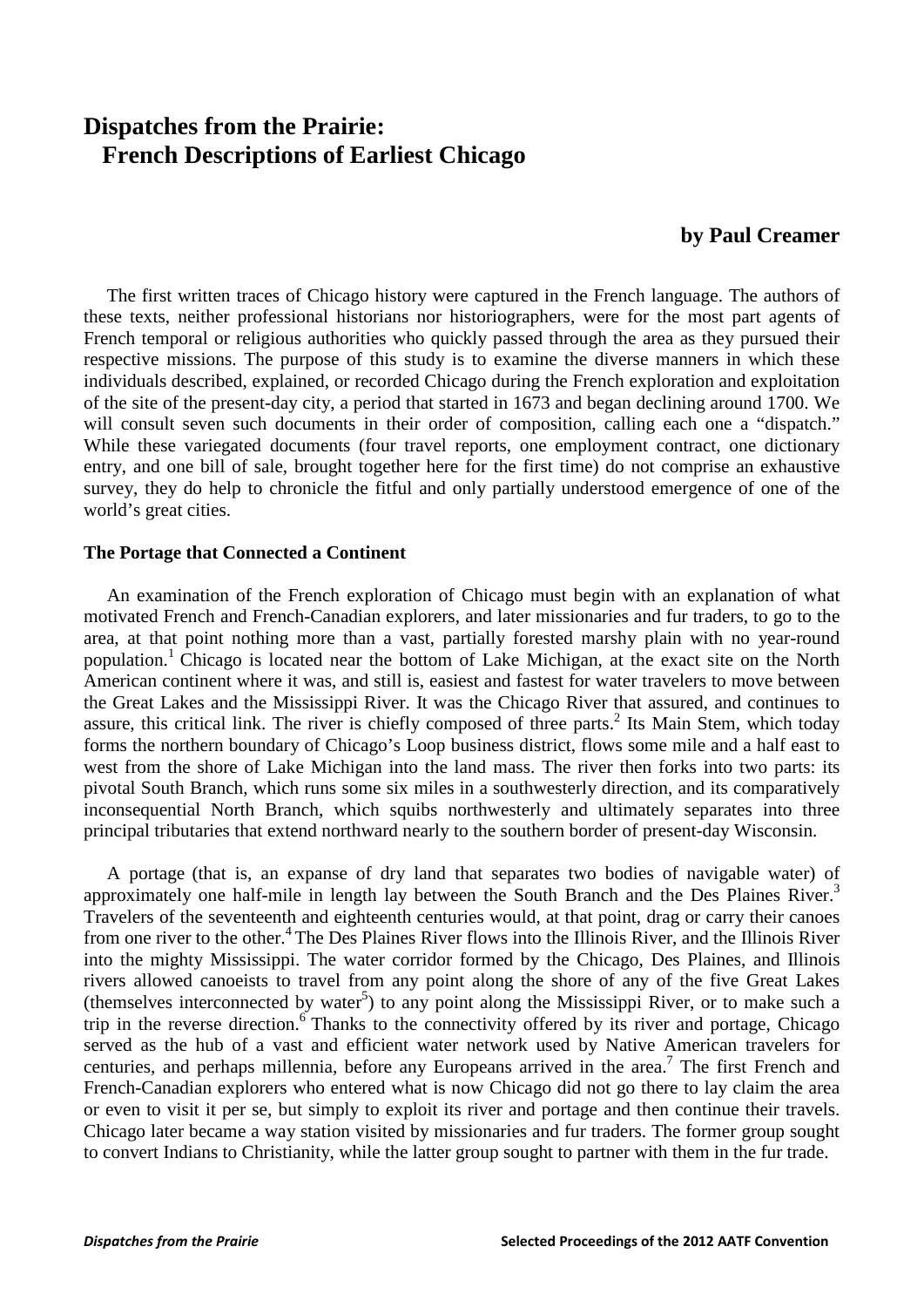#### **The Founders of (Written) Chicago: Marquette and Jolliet**

 Our first two dispatches come from the French Jesuit missionary Father Jacques Marquette (1637- 1685) and the French-Canadian explorer and cartographer Louis Jolliet (1645-1700), whose name is often spelled "Joliet." They are recognized as the first two non-Native Americans to have set foot in Chicago.<sup>8</sup> Before investigating their dispatches, it is useful to keep in mind the swampy, primordial state of the future city at the moment in September 1673 when they arrived.<sup>9</sup> Citing the area's vast bogs, heavy winds, and brutal winters, Robert Spinney notes that "[b]ecause of the inclement environment, it is little surprise that, although many Native Americans traveled to and from the region of Chigagou [sic], few chose to settle there (5)." The slight Indian presence in the area at the time was essentially limited to seasonal residents and travelers who were *de passage*. <sup>10</sup> There were strikingly tall grasses, and some forested growth, but no permanent structures (Miller 42). More than a century and a half would elapse before what is now known as Chicago was first chartered as a city. Because the city was so late in developing into a population center, and because today it is almost always considered to be a metropolis, we will—for the remainder of this study—refer to Chicago during its pre-incorporation period by the label of "proto-Chicago."

 Marquette and Jolliet's history-making passage through proto-Chicago was neither preplanned nor anticipated.<sup>11</sup> The governor general of New France had commissioned Jolliet to first find, and then chart the course of, what is today called the Mississippi River.<sup>12</sup> In May 1673, the exploratory party, in two canoes, launched from what is now St. Ignace, Michigan, and used the Fox and Wisconsin rivers to successfully locate and enter the Mississippi River. The party then paddled south down the Mississippi, eventually arriving at the mouth of the Arkansas River. Here, having already gathered important navigational information about the Mississippi and been warned by local Indians of the hostility that might await them if they continued further south down the great waterway, the explorers decided to turn back. They intended to retrace their original route and conclude their voyage in what is now Green Bay, Wisconsin. During the return trip, however, the party learned, thanks to another group of local Indians, of a shortcut: a conduit to Lake Michigan formed by what we call today the Illinois, Des Plaines, and Chicago rivers. With Native American tutelage and accompaniment, the party reached proto-Chicago in September 1673, and remained there briefly before continuing northward on Lake Michigan.

 Both Marquette and Jolliet wrote extensively during their four-and-a-half-month journey. Jolliet lost all of his papers when his canoe capsized shortly thereafter, and he was therefore obliged, when documenting his trip, to recall everything from memory. For this reason, we may consider Marquette to be the first person in history to write about proto-Chicago, and Jolliet the second. In the following excerpt from Marquette's written report of the expedition,<sup>13</sup> the future metropolis makes its first appearance in written literature, although neither the area nor its river is named specifically:

> Apres un mois du Navigation en descendant sur Missisipi depuis le  $42<sup>d</sup>$  degré jusqu'au  $34<sup>e</sup>$  et plus, et apres avoir publié l'Evangile, autant que j'av pû, aux Nations que j'av rencontrées, nous partons le  $17<sup>e</sup>$  Juillet du village des akensea pour retourner sur nos pas. Nous remontons donc le Mississippi, qui nous donne bien de la peine a refouler ses Courans, il est vray que nous le quittons vers le  $38<sup>e</sup>$  degré pour entrer dans une aultre riviere qui nous abrege de beaucoup Le chemin, et nous conduit avec peu de peine dans le lac des Ilinois [Lake Michigan]. (Thwaites 59:160)

Here Marquette considers what we now know as the Illinois, Des Plaines, and Chicago rivers to be a single river, and boasts that this waterway greatly reduced the length of the group's journey and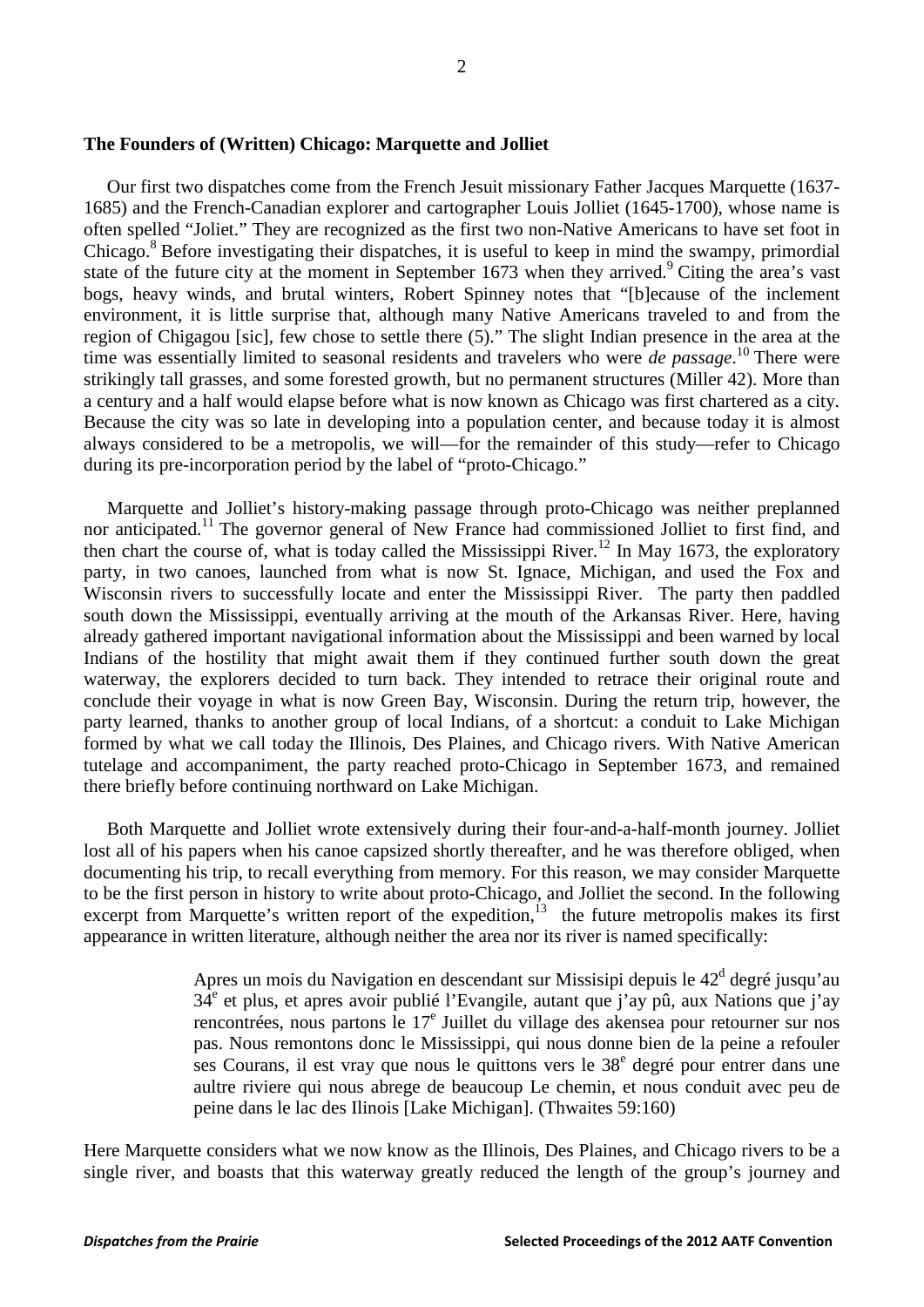allowed it to reach Lake Michigan with little difficulty. Although we know that Marquette and his party were, at the end of this excerpt, passing through what is now Chicago, he does not use the word "Chicago." In fact, in the remainder of his writings about this trip, Marquette never again mentions proto-Chicago, its river, or its portage.

 Jolliet, it would seem, was far more taken by proto-Chicago, or at least by the potential offered by its river and portage. Our second dispatch is excerpted from a report in which Jolliet extols the astonishing connectivity that would be created simply by digging a single canal:

> La quatriesme remarque regarde un advantage bien grand et considérable, et qu'on aura peut-estre de la peine à croire: c'est que nous pourrions aisément aller jusques à la Floride en barque et par une fort belle navigation. Il n'y auroit qu'une saignée [canal] à faire, coupant demy lieue de prairie seulement pour entrer du fond du lac des Illinois [Lake Michigan] dans la rivière Saint-Louis [the Illinois River]. (Thwaites 58: 104)

Although Jolliet does not mention in this excerpt what are known today as the Des Plaines and Chicago rivers, he suggests that a canal be dug at the portage that lay between these two waterways.

 Like Marquette, Jolliet never penned the word "Chicago" in his textual or cartographical materials relating to this trip. It was the French explorer René-Robert Cavelier, sieur de La Salle (1643-1687) who, in 1680, became the first person to put the word in written form, using the spelling "Checagou" (Callary  $68$ ).<sup>14</sup> In 1680 La Salle had not yet visited proto-Chicago, but he passed through the area in early January 1682 and, after studying the Chicago River in person, took time to write a stinging rebuttal to Jolliet's claim that a canal would create an easy water route between Lake Michigan and Florida. In his response, La Salle offers several reasons why such a proposed water route would be doomed to failure. In our third dispatch, excerpted from a longer report, he alleges that the mouth of the Chicago River was too sandy to permit navigation, and that brusque spring flooding on the river would threaten watercraft:

> Il est vray, il y a encore une difficulté à laquelle ce fossé [canal] qu'on feroit ne pouroit pas remédier, qui est que le lac des Islinois [Lake Michigan] forme tousjours une batture de sable à l'entrée du canal [the mouth of the Chicago River] qui y conduit, que je doute fort, quoi qu'on dise, qui pust estre nettoyée ou dissipée par la force du courant de Checagou [the Chicago River], quand on l'y feroit tomber, puisque de bien plus grandes dans le mesme lac ne le peuvent faire. De plus, l'utilité en seroit peu considérable, parce que je doute, quand tout réussiroit, si un bastiment pourroit surmonter le grand débordement que les courants causent dans Checagou [the Chicago River], au printemps, beaucoup plus rude que ceux du Rhosne. (Margry 2: 166-67)

Since 1848 Chicago has fruitfully exploited canals as key elements in its overall river system, thereby proving—albeit more than a century and a half after the fact—Jolliet right and La Salle wrong. Ironically, no major street in the city of Chicago today bears Jolliet's name, while La Salle Street, chosen in the wake of 1871's Great Chicago Fire to serve as the epicenter of the city's banks and law firms (Pacyga 100), has been a vital thoroughfare in the heart of the Loop for more than a century.

# **A Hub for Fur Traders and Missionaries**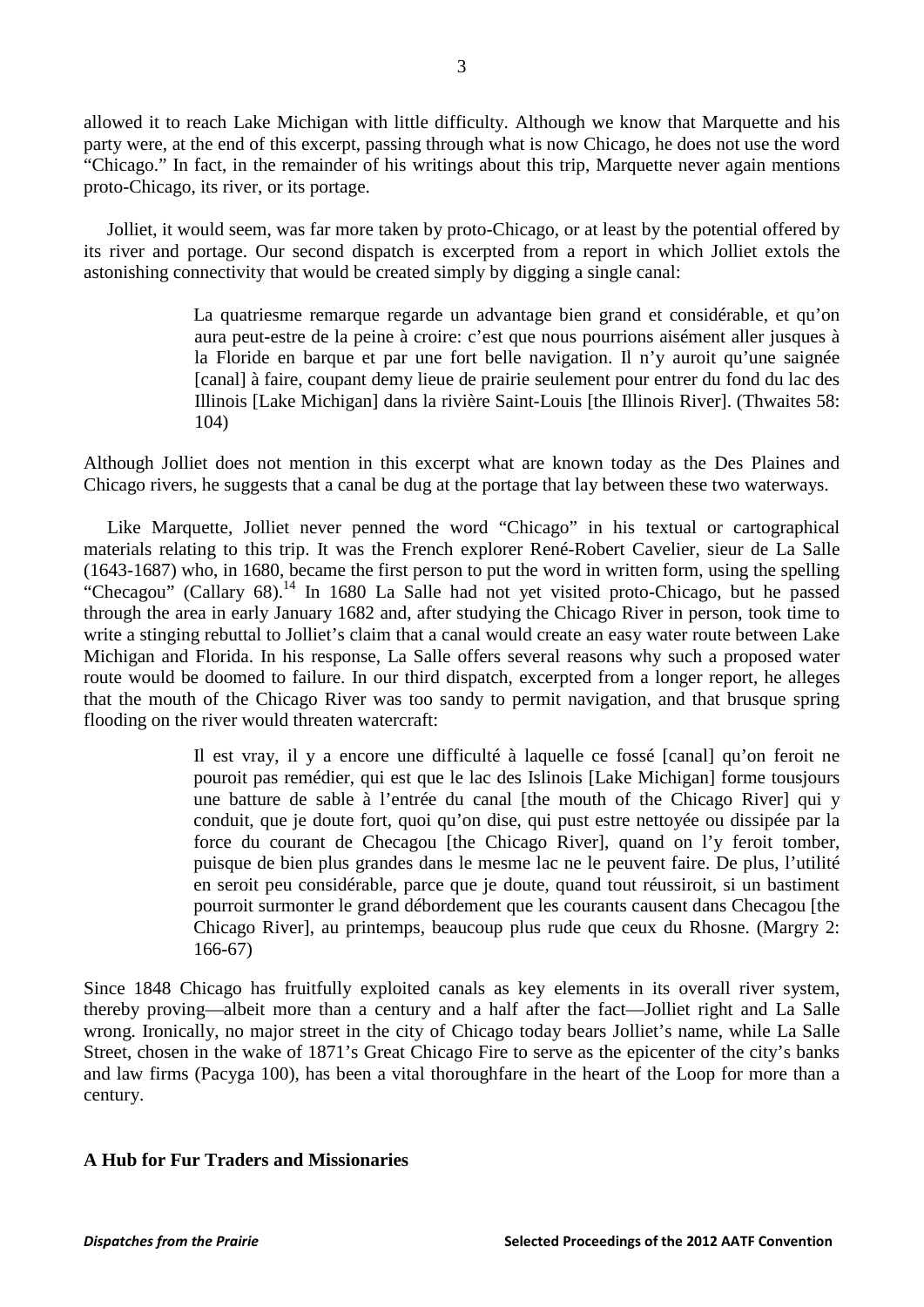Once Marquette and Jolliet had signaled the considerable navigational advantages of proto-Chicago, it quickly became a destination for French and French-Canadian fur traders and missionaries. Our fourth dispatch—a 1692 fur-trading contract in French—demonstrates the sophistication of that enterprise and proto-Chicago's role in it as a trading center. This document is housed today in Chicago's Newberry Library, which labels it "Fur Trade Contract, 1692" and categorizes it as one of the oldest known fur-trading contracts to contain the word "Chicago," rendered in this instance as "Chicagou." The contract is a small parchment rectangle with text on both sides, filled with conditions, signatures, and emendations.

 Dated September 15, 1692 and signed by six individuals, this document was composed and executed in Montreal. It formalizes an agreement between one businessman and four *voyageurs*. 15 The four *voyageurs*, using two canoes that they themselves were obligated to provide, agreed to depart from Montreal the following spring and deliver the businessman's merchandise first to what is now Mackinac City, Michigan, and then to proto-Chicago. On their return trip to Montreal, the *voyageurs* agreed to transport beaver pelts back to the businessman. In addition to a flat fee and food as compensation, the four men were also permitted during the trip to conduct some trade for their personal profit, although the contract carefully circumscribes such activity.

 This contract proves that by 1692, if not sooner, proto-Chicago was already an established and important part of a remarkably intricate, multi-participant, multi-cultural trading network. It is of note that the place-name of "Chicagou" is given here as a single word, with no further explanation or clarification. In other words, less than twenty years after Marquette and Jolliet first passed through proto-Chicago, the location of this commercial nexus was unambiguous, even in a punctilious legal document.

 Our fifth dispatch is the richest in detail. It is an excerpt from a letter sent by a French Jesuit missionary named Father Jean François Buisson de St. Cosme (1667-1707) to his superior, Monseigneur François Montmorency de Laval. It is dated January 2, 1699. Traveling by canoe, St. Cosme had passed through proto-Chicago the preceding October and visited the Mission of the Guardian Angel, founded and run by Father Pierre François Pinet.<sup>16</sup> Here is an excerpt, retaining the original spelling errors and lack of punctuation:

> Leurs maison [mission] est bastie sur lebord dela petite Riviere ayant d'un costé Le Lac et delautre une belle et grande prairie Le Village des Saûvages est plus de 100 cinq Cantes Cabannes et une Lieue dans La Riviere il y a encore un autre Village presque aussy grand ce sont tous des miamis. Le Rd Pere Pinet y fait sa deumeure ordinaire excepté Lhiver que Les sauvages sont tous ala chasse il va le passer aux Illinois; nous ny visme point de sauvages ils étoient desia tous partis pour leurs chasses; si Lont peut jûger dela suitte par Le peût de temp que Le Rd. pere Pinet est dans cette Mission on peut croire que Dieu benissant Les travaux et le Zelle de ce St Missionnaire il y aura la un grand nombres de bons et fervens chrestiens […]. (Baillargeon 54)

This excerpt describes a relatively large populated area with at least three centers of residency and activity: the mission and the two separate Miami villages. St. Cosme's full letter depicts proto-Chicago as a vibrant, multi-cultural hub of activity, cooperation, and successful Catholic proselytization, an area whose Native American population spiked or plummeted depending on the season.

#### **When French Proto-Chicago Went Off the Grid**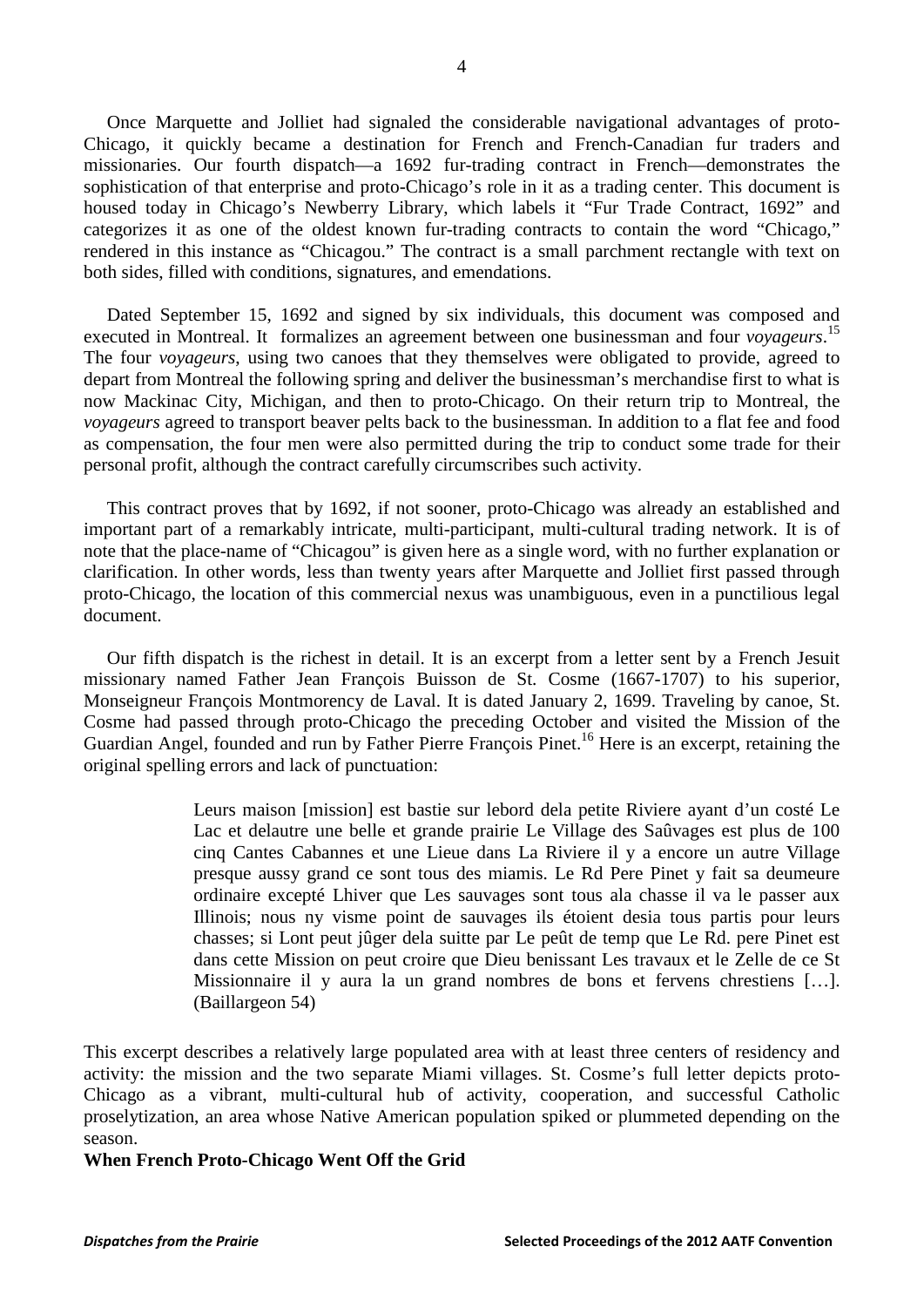The decision by the French to supply goods and firearms to the Sioux nation unintentionally triggered the beginning of the end of the French presence in proto-Chicago: the Fox nation, rivals of the Sioux, decided around 1700 to exact revenge on the French by forbidding them access to the Chicago River and its portage, and as a result, written traces of proto-Chicago, in French or other languages, essentially disappeared for three-quarters of a century (Quaife, *Checagou* 28-29). Despite the situation in proto-Chicago, back in France readers continued to be fascinated by news and information about New France. One product designed to help slake this curiosity was published in Paris in 1726. Our sixth dispatch is an entry found in a reference work entitled the *Dictionnaire de la nouvelle France, Isles et autres colonies françoises*, itself a part of a larger, multi-volume work entitled the *Dictionnaire universelle de la France ancienne et moderne*. The author of this threetome reference work is unknown, but it seems clear that this individual was not an explorer, but rather a methodical reader of an array of previously published materials about French exploration, some of it reliable and some of it dubious (Ouellet 6-9).

 In eighty-eight large-format pages, the *Dictionnaire de la nouvelle France* catalogues all of France's colonial aspirations of the time, including those in North America. While this dictionary does not mention proto-Chicago, it does offer a detailed description of the Chicago River, even mentioning its portage. Here is that entry, reproduced in its entirety:

> CHEKAGOU, ou Chekagon, Rivieres de la Nouvelle France, qui se communiquent par un portage; l'une se jette dans le lac des Ilinois [Lake Michigan] à la bande de l'Ouest, vers la partie meridionale de ce la, dans le Païs des Miamis & des Maskoutens ou nation du feu: & l'autre qui est plus longue se jette dans la Riviere des Ilinois [the Illinois River], vingt ou trente liueuës au--dessus du Fort; c'est à présent le passage le plus ordinaire de Michilimakinac aux Ilinois. (33)

Clearly this writer, working in 1726 or perhaps a bit earlier, is unaware that the Chicago River and its portage had by this time been forbidden to the French for a quarter-century. We note that—because the separate names of the Des Plaines River and the Chicago River did not yet exist—the two present-day rivers are identified in this dictionary entry as two rivers sharing the same name of "Chekagou."

 Less than forty years after the publication of the *Dictionnaire de la nouvelle France*, a second pivotal event further pushed the French from proto-Chicago: France, Great Britain, and Spain signed the Treaty of Paris in 1763, thereby ending the Seven Years' War. In agreeing to the treaty's terms, France made enormous territorial concessions to Great Britain, among them the area that included proto-Chicago. Although France had asserted itself since 1671 as the legal possessor of the enormous swath of land that today constitutes roughly the central portion of the continental United States (Miller 28-29), with proto-Chicago lying therein and destined to be "discovered" by Marquette and Jolliet two years later, this vast territory was suddenly recognized, under European law, as being British.

#### **Point du Sable: Beginnings and Endings**

 A mundane yet revealing bill of sale, drafted and executed more than a century after St. Cosme's letter, serves as a coda to the slowly regressing French presence in proto-Chicago. Jean Baptiste Point du Sable (ca. 1750-1818) is perhaps the most fascinating, misunderstood, and elusive figure in Chicago history. Even the spelling of his name remains problematic.17 Du Sable was a French speaker (Meehan 447), and although French and/or Haitian ancestry has been proposed, his roots remain unclear.18 It is certain that at least from 1783 on, he was a U.S. citizen (Meehan 446). Du Sable, proto-Chicago's first non-Native American permanent settler, was black or biracial (Quaife,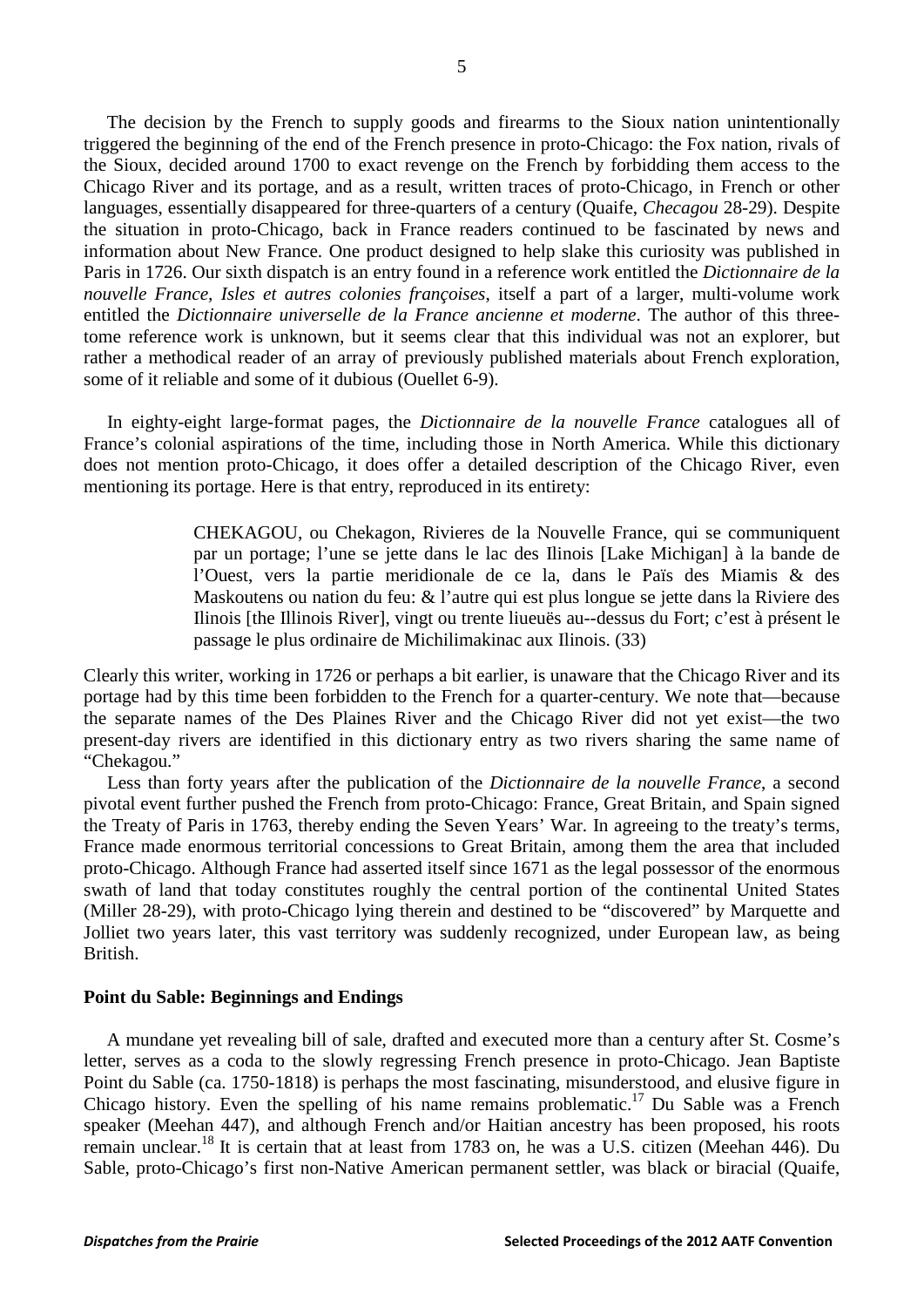*Checagou* 36, 46). This detail, paired with his primacy in the historical record of proto-Chicago, addled some white settlers who arrived there shortly after him (Miller 56). For nearly two decades, he ran a diversified and successful farm and trading-post operation on the northern bank of the Chicago River, roughly one half-mile from its mouth. Precious little is known about du Sable with any exactitude. Most of what is known with certainty comes from our seventh and final dispatch, a French-language bill of sale dated May 7, 1800, a document unknown to scholars until it was discovered in 1913 by Milton Quaife in the Wayne County Archives in Detroit.

Let us consider some of du Sable's possessions.<sup>19</sup> By 1800, du Sable had decided for unknown reasons to relocate to what is now Saint Joseph, Missouri, and so he sold his belongings in proto-Chicago before moving. His list of personal property, furnished in detail in the bill of sale, is stunning for its time and place. An only partial rendering includes eight separate purpose-built buildings, among them a main house, a bake house, and a smokehouse; two mules; thirty-two head of cattle; thirty-eight hogs; forty-four hens; an array of tools; a kitchen's worth of utensils; and a feather bed. Thomas Meehan was so impressed by the enumerated items of fine furniture in du Sable's possession that he openly pondered, more than a century and half after the fact, how such a collection had made it to du Sable's home, located essentially in the wilderness (451).

 The diversity of du Sable's possessions echoes the diversity of proto-Chicago at the arrival of the nineteenth century. As Thomas Cronan notes, the area was "a polyglot world of Indian, French, British, and American cultures tied to a vast trading network that was no less Indian than European (26)." But proto-Chicago, as always, continued to change. The future city was, at du Sable's birth, French territory, then British territory as he reached adulthood, and American territory at his death, but multi-cultural and multi-lingual throughout.

 The seven dispatches we have examined in this study all show a different aspect or angle of what later became the city of Chicago. From the navigational potential boasted about in Jolliet's report to the prosperity on display in du Sable's bill of sale, each document serves as a tiny pixel in the overall, always changing picture of the history of the city. That LaSalle was patently wrong about Jolliet's proposed canal or that the 1726 dictionary entry falsely claimed the Chicago River to be in regular use by Frenchmen only serves to underline that proto-Chicago was a complicated, everchanging place. The American author and humorist Mark Twain (1835-1910), in the last paragraph of his 1883 steamboat-era memoir *Life on the Mississippi*, expressed a sense of wonderment at the city's constant change:

> It is hopeless for the occasional visitor to try to keep up with Chicago—she outgrows his prophecies faster than he can make them. She is always a novelty; for she is never the Chicago you saw when you passed through the last time. (593)

All seven dispatches were composed during a relatively brief time span: just a bit more than a century and a quarter. Despite such a short time frame, these French-language documents help to trace out the progressive and exciting evolution of a place that Twain himself would know, only eight decades after du Sable had sold his property and left, as a teeming city of more than half a million people.

#### **EAST STROUDSBURG UNIVERSITY (PA)**

#### **Notes**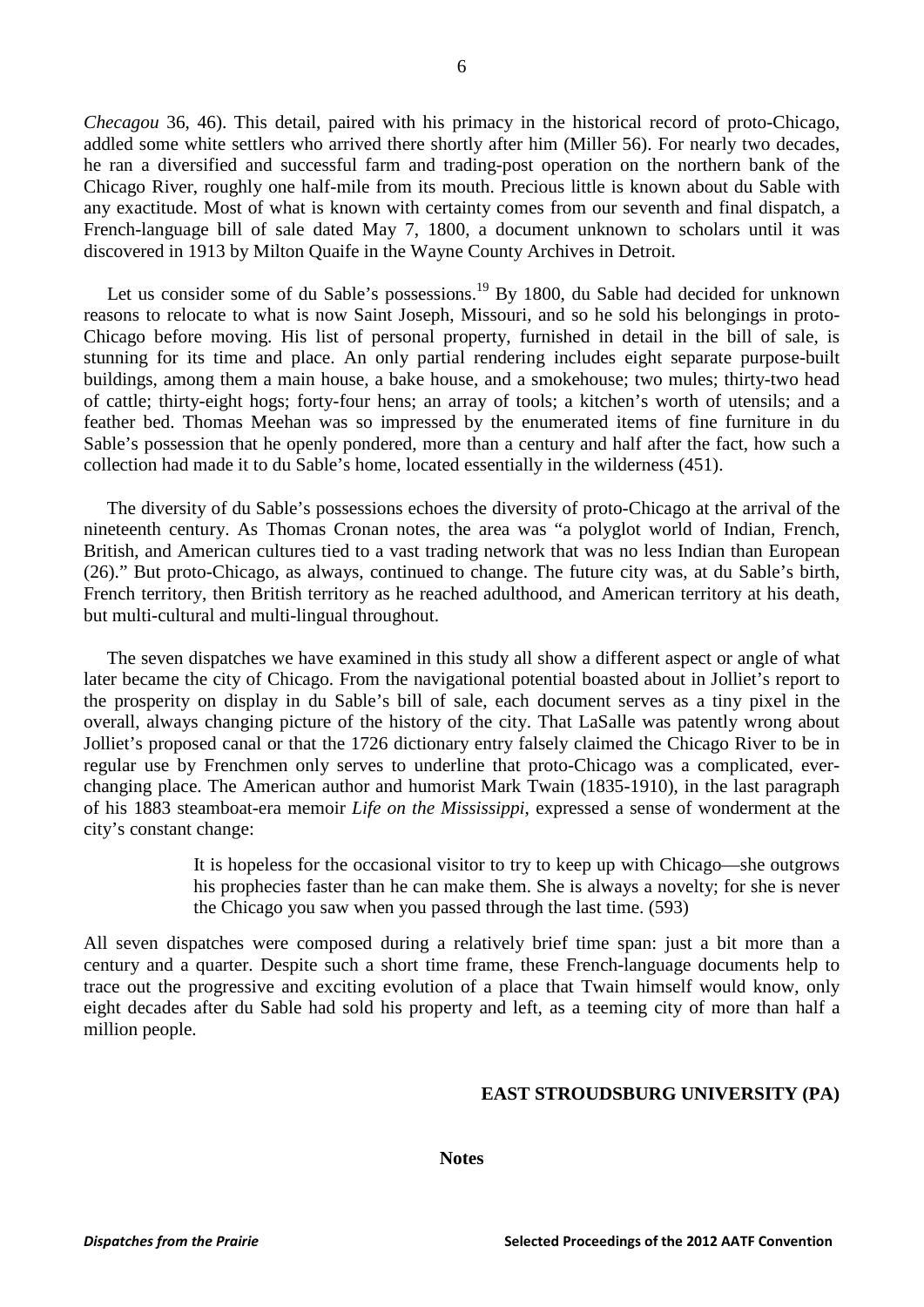<sup>1</sup>On the Chicago area's flora and fauna before the arrival of European explorers, see Pierce 3-6. On the geological formation of the Chicago River and its original course, see Mayer 3-5.

<sup>2</sup>The Chicago River of today is properly called a "river system," as it is now composed of more than 150 miles of natural and man-made waterways, including five canals that all post-date the French presence in the area. On the progressive changes made to the river, see Solzman 25-53.

 $3A$  now-disappeared shallow pool of navigable water once lay between the South Branch and the Des Plaines River. In its time, this pool's dimensions shrank or expanded according to the season and the weather. Although French explorers left this vast expanse of water unnamed, it later acquired the inelegant name of "Mud Lake" in English. The measurement of one half-mile for the portage between the South Branch and the Des Plaines River is correct only if Mud Lake is considered a waterway. If we consider Mud Lake to be solid ground, then the portage growths in length to approximately five miles. See Solzman 22-23.

<sup>4</sup>Two canals, one completed in 1848 and the other in 1900, obviated the need for water travelers to portage between the South Branch and the Des Plaines River.

 ${}^{5}$ Canoeists of the seventeenth and eighteenth centuries traveled between contiguous Great Lakes by using straits, tributaries, and/or portages. More recently, a system of locks has permitted direct, lake-to-lake travel between contiguous Great Lakes.

<sup>6</sup>It was also possible to travel between the Mississippi River and Lake Michigan by using the Fox and Wisconsin rivers (in present-day Wisconsin) or the St. Joseph, Kankakee, and

Illinois rivers (in present-day Michigan, Indiana, and Illinois). These two options, however, required portages longer than that of the Chicago River: a mile and a half mile between the Fox and Wisconsin rivers, and four miles between the St. Joseph and Kankakee rivers. Ultimately, based on conditions and final destinations, travelers used all three options. On these portages and the seasonal difficulties of traversing them, see Skinner 37-40.

 $7$ Edmund Danziger notes in his study of the Indians of the Great Lakes region that "they have subsisted on their shores since time immemorial. (3)"

<sup>8</sup>It is possible other Europeans passed through Chicago before Marquette and Jolliet, but if so they left no record. The traveling party of Marquette and Jolliet—bundled into two canoes—consisted of seven men: the two celebrated figures and their five often-overlooked assistants, themselves Frenchmen (Osler 75-76).

<sup>9</sup>It was not until 1833 that a process was initiated to incorporate Chicago. That year the State of Illinois, just a decade and a half into its own existence, received a petition to charter Chicago as a town. Chicago held at that point fewer than 500 residents. Four years later, with its population having swelled to over 4,000, the town was re-chartered as a city. See Pacyga 16-18.

 $10$ To the Indians of the southern Great Lakes region in second half of the seventeenth century, it was normal and habitual to leave, and then to return to, areas that supported agriculture during the warm months but not during the cold months (Tanner 5). At the time when Marquette and Jolliet arrived in the Chicago area, therefore, the local Indians were permanent residents, but not year-round residents. 11A fuller description of this expedition and its impact is found in Osler 75-79.

 $12$ Marquette and Jolliet were not, in fact, the first non-Native Americans to see the

Mississippi or to draw the river on a map, nor was the often-credited Spanish explorer Hernando de Soto. See Holland 14-18.

 $13$ Many of the written dispatches of Marquette and other missionaries of the time were gathered, edited, published, and circulated relatively quickly by the Jesuits in a format roughly akin to a periodical newsletter. The title of this publication was the *Relations des Jésuites*. In the 1890s, Reuben Thwaites and his editorial team prepared a seventy-three-volume edition that brought together these quasi-newsletters and additional related materials, with the original documents accompanied by English translations. See Greer 1-6, 14-16.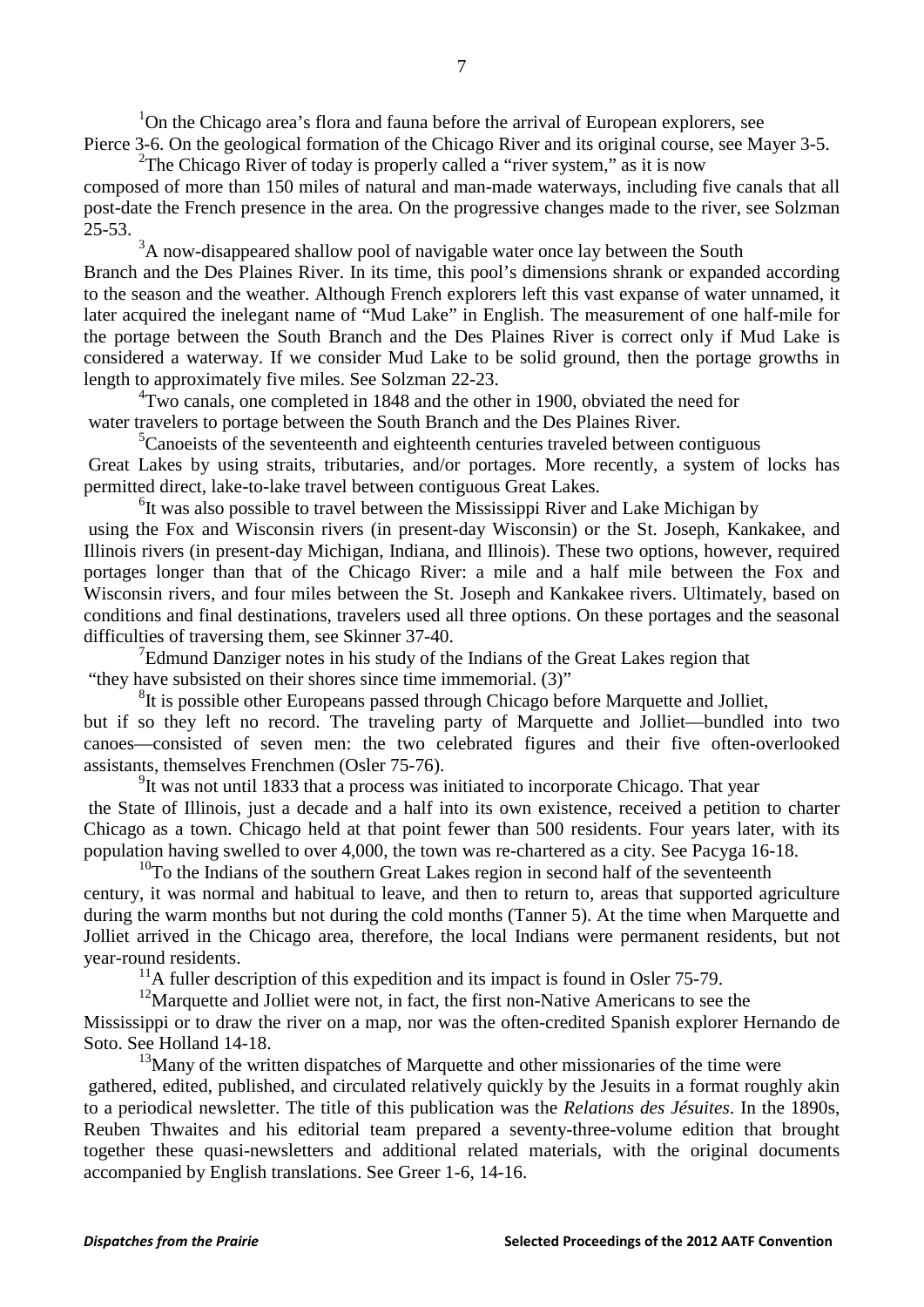$14$ Edward Callary notes that the word "Chicago" derives from a Miami-Illinois term originally meaning "striped skunk," and, by extension, "onion field" (68). Because the Chicago River's banks were lined with onion plants, the river took the name "Chicago" (Miller 42), as did eventually the land area around the mouth of the river.

<sup>15</sup>This summary is derived from the description of the contract on the Newberry's online exhibition entitled "Frontier to Heartland: Four Centuries in Central North America," available at <http://publications.newberry.org/frontiertoheartland/items/show/151>. The document's shelf number is Vault Ruggles 419.

<sup>16</sup>On the operation of this mission, which ran with one interruption between 1696 and approximately 1700, see Meehan 442. Noël Baillargeon cites a May 1699 letter in which another French visitor to proto-Chicago reports that "les PP. Jesuites ont une Mission de 600 hommes.(68)."

 $17$ At the site of his homestead, at present-day 401 North Michigan Avenue in Chicago,

a 1977 U.S. National Park Service plaque spells his name "Jean Baptiste Point Du Sable," while a mounted bust installed fifty yards away by the City of Chicago thirty years later reads "Jean-Baptiste Pointe deSable." Chicago's DuSable Museum, a pre-existing institution renamed in his honor in 1968, prefers "Jean Baptiste Point DuSable." We will follow Meehan's spelling.

<sup>18</sup>For a summary of this speculation, see Meehan 445-47.<br><sup>19</sup>The bill of sale is fully reproduced in an English translation in Quaife "Documents" 90-92.

# **Works Cited**

- Baillargeon, Noël. *Les Missions du Séminaire de Québec dans la vallée du Mississippi, 1698-1699.* Quebec: Bibliothèque nationale du Québec, 2002.
- Callary, Edward. *Place Names of Illinois*. Urbana: U of Illinois P, 2009.
- Cronon, William. *Nature's Metropolis*. New York: Norton, 1992.
- Danziger, Jr., Edmund Jefferson. *Great Lakes Indian Accommodation and Resistance during the Early Reservation Years, 1850-1900.* Ann Arbor, MI: U of Michigan P, 2009.
- Francoeur, François, Simon Guillory, Jean Baptiste Jarry, Louis Roy, Simon Roy, and Marie Magdeleine St.-Jean. "Fur Trade Contract, 1692." Chicago: Newberry Library.
- Greer, Allan, ed. *The Jesuit Relations: Natives and Missionaries in Seventeenth-Century North America.* Boston: Bedford, 2000.
- Holland, Robert A. *The Mississippi River in Maps & Views: From Lake Itasca to the Gulf of Mexico.* New York: Rizzoli, 2008.

Margry, Pierre. *Découvertes et établissements des français dans l'ouest et dans le sud de l'Amérique septentroniale (1614-1754).* 6 vols. Paris: Jouaust, 1875-76.

Mayer, Harold M. "The Launching of Chicago: The Situation and the Site," in Rosemary K. Adams, ed. *A Wild Kind of Boldness: The Chicago History Reader*. Grand Rapids, MI: Erdmann, 1998.

Meehan, Thomas A. "Jean Baptiste Point du Sable: The First Chicagoan." *The Journal of the Illinois State Historical Society* 56 (Autumn 1963), 439-53.

- Miller, Donald L. *City of the Century: The Epic of Chicago and the Making of America.* New York: Simon & Schuster, 1996.
- Osler, E. B. *La Salle*. Don Mills, Ontario: Longman, 1967.
- Ouellet, Réal, éd. *Saugrain. Dictionnaire de la nouvelle France: Isoles et autres colonies françaises (1726).* Quebec: l'Huitrière, 1984.
- Pacyga, Dominic A. *Chicago: A Biography*. Chicago: U of Chicago P, 2009.
- Pierce, Bessie Louise. *A History of Chicago. Volume I: The Beginning of a City, 1673-1848*. New York: Knopf, 1937.